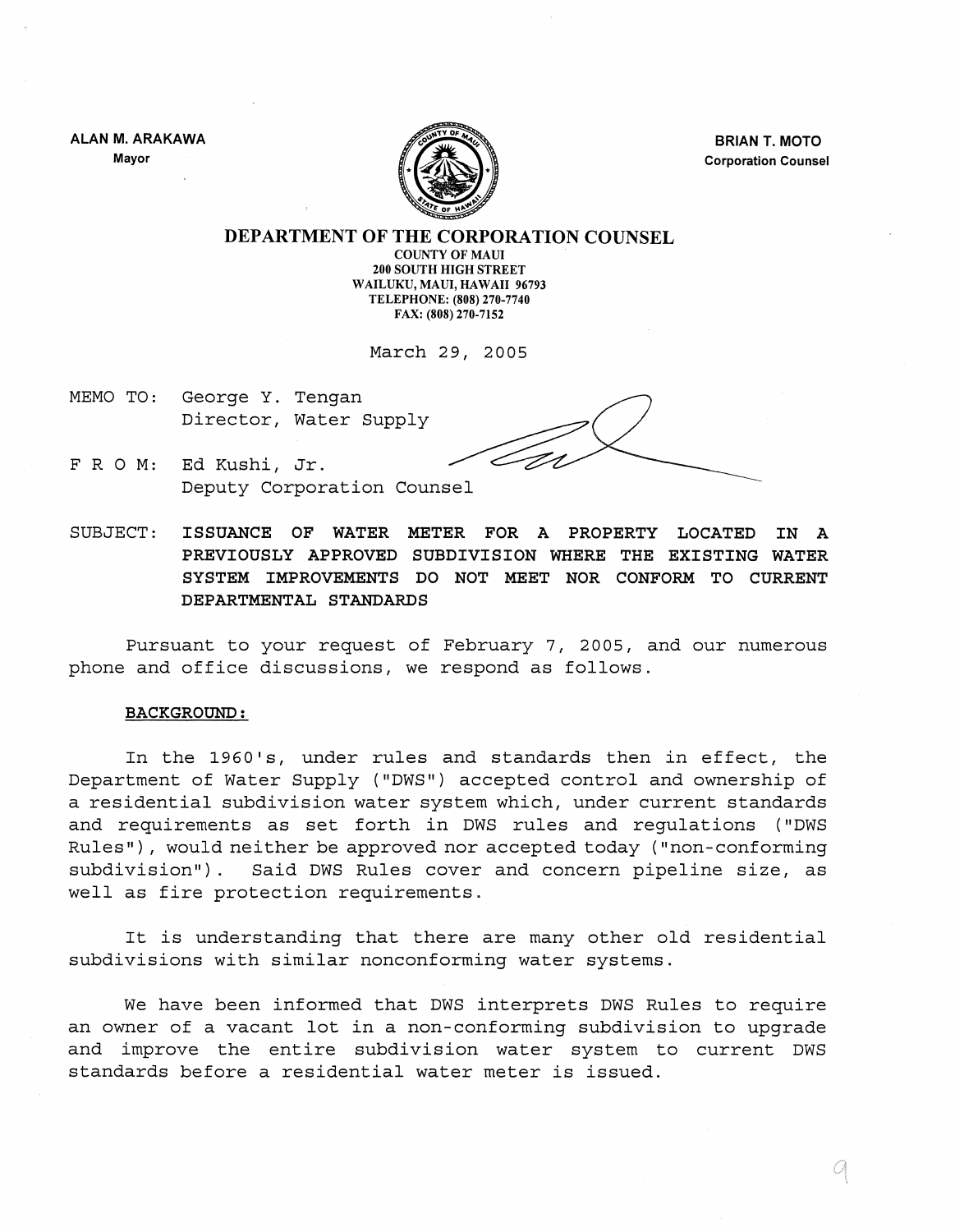#### **QUESTION:**

Is DWS' interpretation of DWS Rules in the above-referenced situation reasonable and correct?

#### **SHORT ANSWER:**

No.

## **DISCUSSION:**

### (1) CURRENT DWS RULES FOR SUBDIVISIONS

In managing the County's water resources and systems, DWS is guided by an overall purpose that states: "Preservation and maintenance of water services to existing users without undue reduction in amount of water received or services rendered must be considered in addition to the interests of persons desirous of new water services."<sup>1</sup>

For DWS's purposes, a subdivision is defined as follows: "Improved or unimproved land or lands divided into two or more lots, parcels, sites, or other divisions of land for purposes, whether immediate or future, of sale, lease, rental, transfer of title to or interest in any or all of such parcels, and shall include resubdivision, . .  $I^2$  (emphasis added). Subdivision water systems include: "That water system from the point of adequacy, as determined by the director or his duly authorized representative, to and within any subdivision, including mains, valves, hydrants, laterals, pumps, tanks, reservoirs, and all appurtenances necessary to provide water and fire protection for such subdivision."<sup>3</sup> A subdivider shall install and pay for the subdivision water system, and all such systems shall be designed and located in accordance with DWS Rules.<sup>4</sup> Where

<sup>1</sup>Section 1-1, DWS Rules. <sup>2</sup>Section 1-2, DWS Rules. 3Section 1-2, DWS Rules. 4Sec tion 2-1, DWS Rules.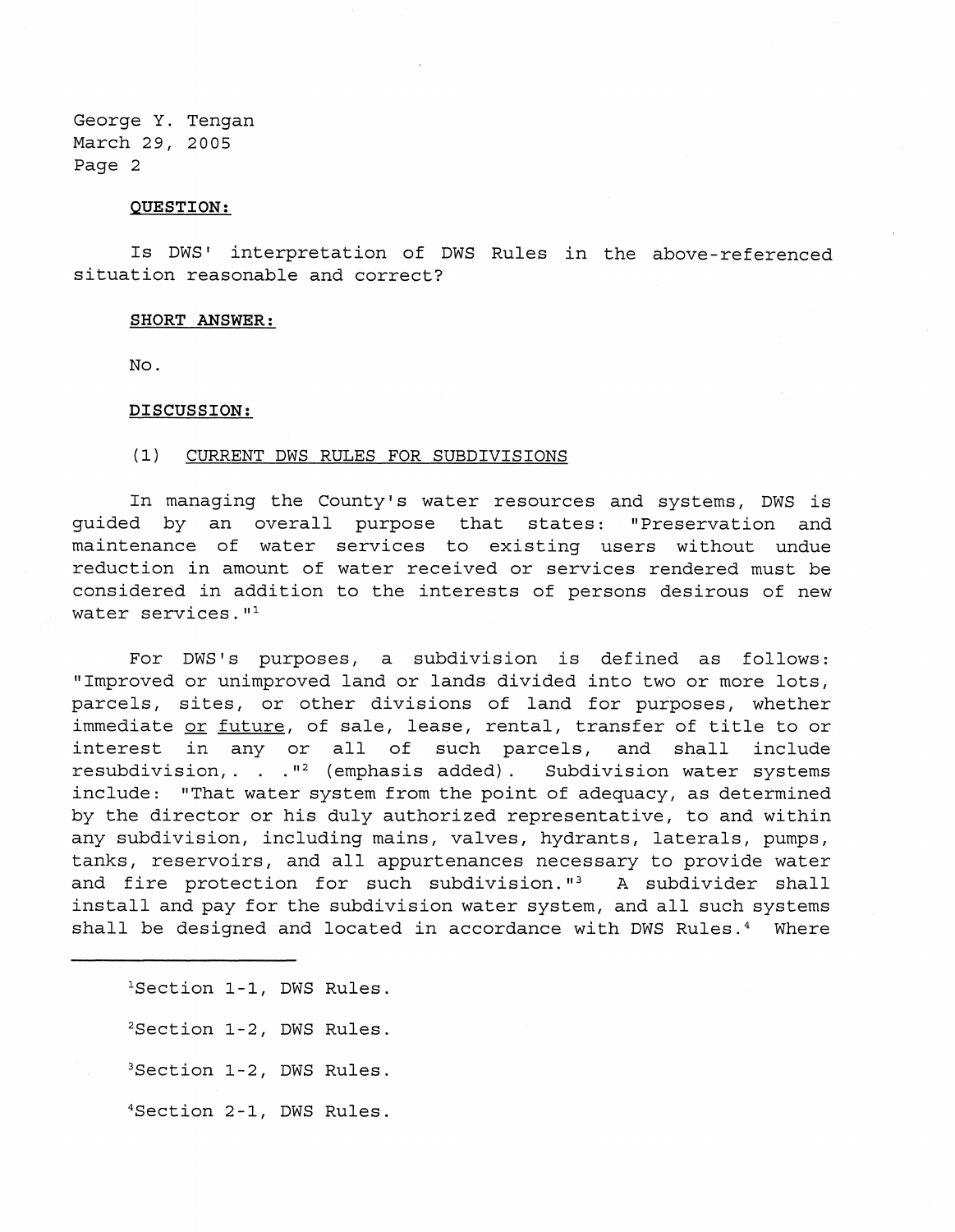applicable, such water system improvements may include water storage tanks, together with fee simple title or a perpetual easement to the tank site lot,<sup>5</sup> water distribution mains/pipelines and appurtenances,  $6$ and fire hydrants or standpipes.<sup>7</sup> Prior to acceptance and connection of a subdivision's water system to the public system, DWS inspects and approves said system, and requires the conveyance to DWS of all relevant and applicable easements and/or fee simple title to lands on which said system is situated.<sup>8</sup>

#### (2) CURRENT DWS RULES FOR WATER SERVICE, GENERALLY.

Independent of DWS Rules regarding subdivisions, Section 3-1 of the DWS Rules addresses requirements when "prospective consumers" or "developers" apply for DWS public water system service. Sections 3-  $1(a)$ , (b), (c), (d), (e) and (f) mirror water system requirements found in Sections 2-1, 2-2, 2-3, and 2-4 of the DWS Rules regarding subdivisions.<sup>9</sup> Based on the intended duplication of requirements and

SSection 2-2, DWS Rules. 6Section 2-3, DWS Rules. <sup>7</sup>Section 2-4, DWS Rules. <sup>8</sup>Section 2-11, DWS Rules.

<sup>9</sup>Section 3-1. General Conditions.

(a) Any prospective consumer whose premises are within service limits established by the department and adjacent to a distributing main, where pressure conditions permit, may obtain water service provided that the department has a sufficient water supply developed for domestic use and for fire protection to take on new or additional service without detriment to those already served and the consumer agrees to abide by the provisions of these rules and regulations.

(b) Where an extension of mains is necessary or where large quantities of water are required or a substantial investment is necessary to provide service, before water service may be approved, the consumer will be informed by the department as to the conditions and charges to be made for the various areas and situations such that water can be delivered in adequate quantities and pressures for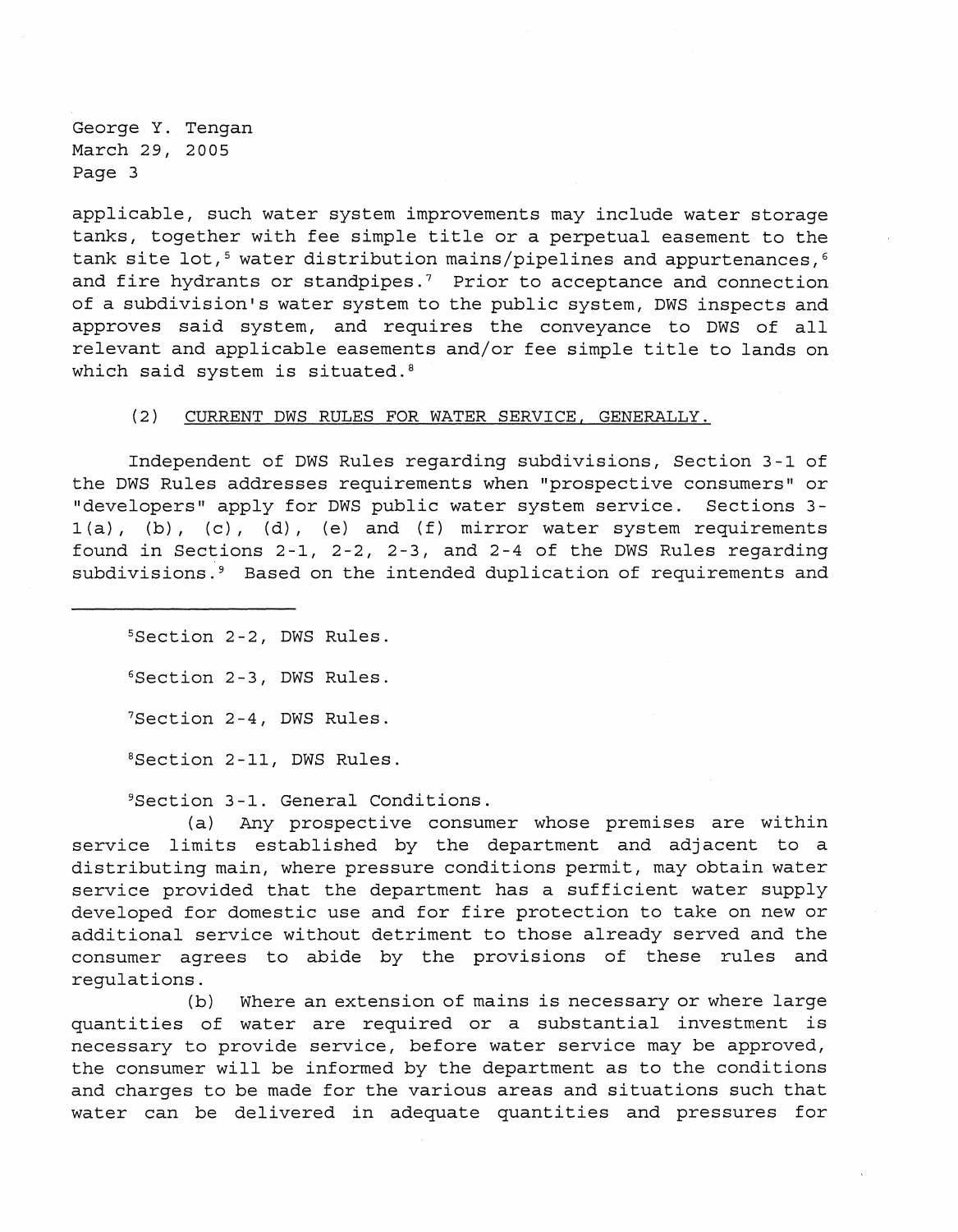standards, we opine that the requirements set forth in Section 3-1 of the DWS Rules apply to prospective consumers or developers of nonsubdivided/stand-alone lots or properties and, therefore, do not apply to non-conforming subdivisions whose water systems were approved and accepted by DWS pursuant to its old rules and standards.

# (3) RETROSPECTIVE APPLICATION OF EXISTING STANDARDS AND REQUIREMENTS TO NON-CONFORMING SUBDIVISIONS.

As discussed above, the question posed implicitly concerns DWS' attempt to retrospectively apply current infrastructure standards and requirements to vacant lots which resulted from previously approved and accepted subdivisions. Notwithstanding DWS' legitimate concerns regarding health, safety, and/or fire protection issues associated

domestic and irrigation uses under peak conditions and adequate fire protection.

(c) For all buildings, structures, and other developments not provided for under Sec.2-2, the developer shall install and pay for storage tanks, appurtenances, and pipeline from the tank to the development site in accordance with Sec. 2-2(a), (b), and (c).

(d) . The department will determine the location and size of all meters and service connections to its system. All service connections shall become the property of the department for operation and maintenance after installation and new connections or disconnections may be made thereto by the department at any time.

(e) Fire hydrants and necessary pipelines and appurtenances shall be installed by the developer in rural, residential, business, industrial, apartment, duplex, commercial, airport and hotel districts and standpipes and necessary pipelines in agricultural districts as required by the department for adequate fire protection; provided, however, that the foregoing shall not be applicable to the construction of the first and second dwelling unit on a premises in any district. The standard of the Insurance Services Office's Guide for Determination of Required Fire Flow shall be used as a guide in designing mains for fire flow requirements as covered in Section 14.06.030.

(f) The developer shall install, in accordance with these Rules and Regulations and Standards of the Department, and pay for the water system required for the development.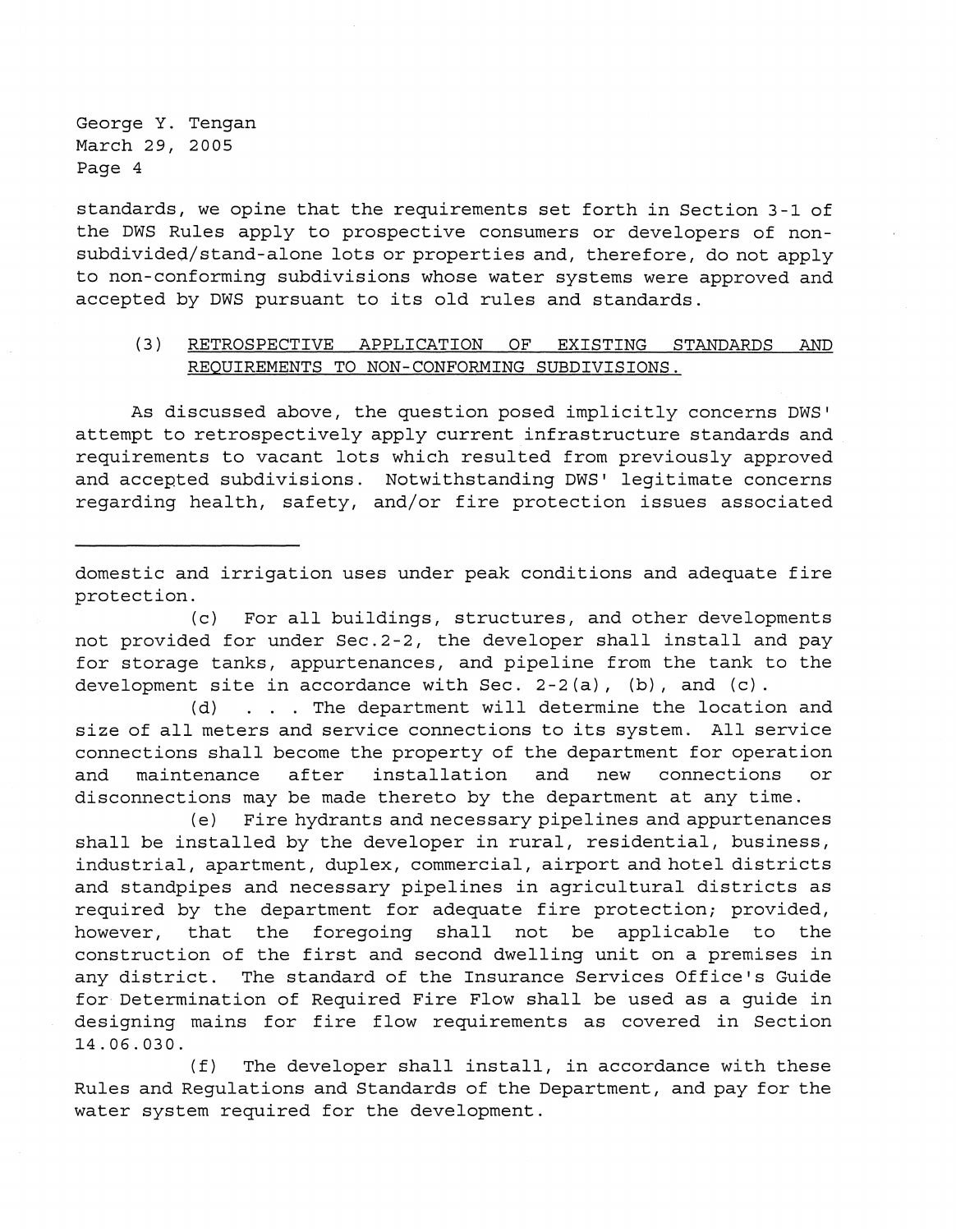with such non-conforming subdivisions, the retrospective application of new standards and/or requirements in the subject instance would violate Section 1-3, Hawaii Revised Statutes ("HRS").<sup>10</sup> In reviewing the applicable DWS Rules for subdivisions as well as for water service in general, we find no provision that would permit retrospective operation or application of new standards or requirements to previously approved and accepted subdivisions.

#### **CONCLUSION:**

DWS may not require an owner of a vacant lot which was created by a previous DWS approved and accepted subdivision to upgrade and improve the subdivision's water system to current, existing standards and requirements, as a condition to the issuance of a water meter for the subject lot.

In implementing the above-stated interpretation, we advise that DWS investigate and confirm the following facts, upon which our conclusions are premised:

(a) The date of final approval of the subject subdivision;

(b) The applicable DWS standards and requirements at the time of final subdivision approval;

(c) Whether, prior to final subdivision approval, DWS approved the subdivision's water system improvements, and whether the subdivider properly dedicated said improvements together with fee simple title or perpetual easements to DWS; and

(d) The differences between DWS standards and requirements at the time of final subdivision approval and current DWS standards and requirements, and the DWS rule amendments that effectuated said differences.

Lastly, we advise that, if maintaining adequate water pressure in the non-conforming subdivision's water mains is of concern to DWS and if the subject lot requesting a meter is situated at such an elevation "that it cannot be assured a dependable supply from the

l°"Laws not retrospective. No law has any retrospective operation, unless otherwise expressly or obviously intended." Section 1-3, HRS.